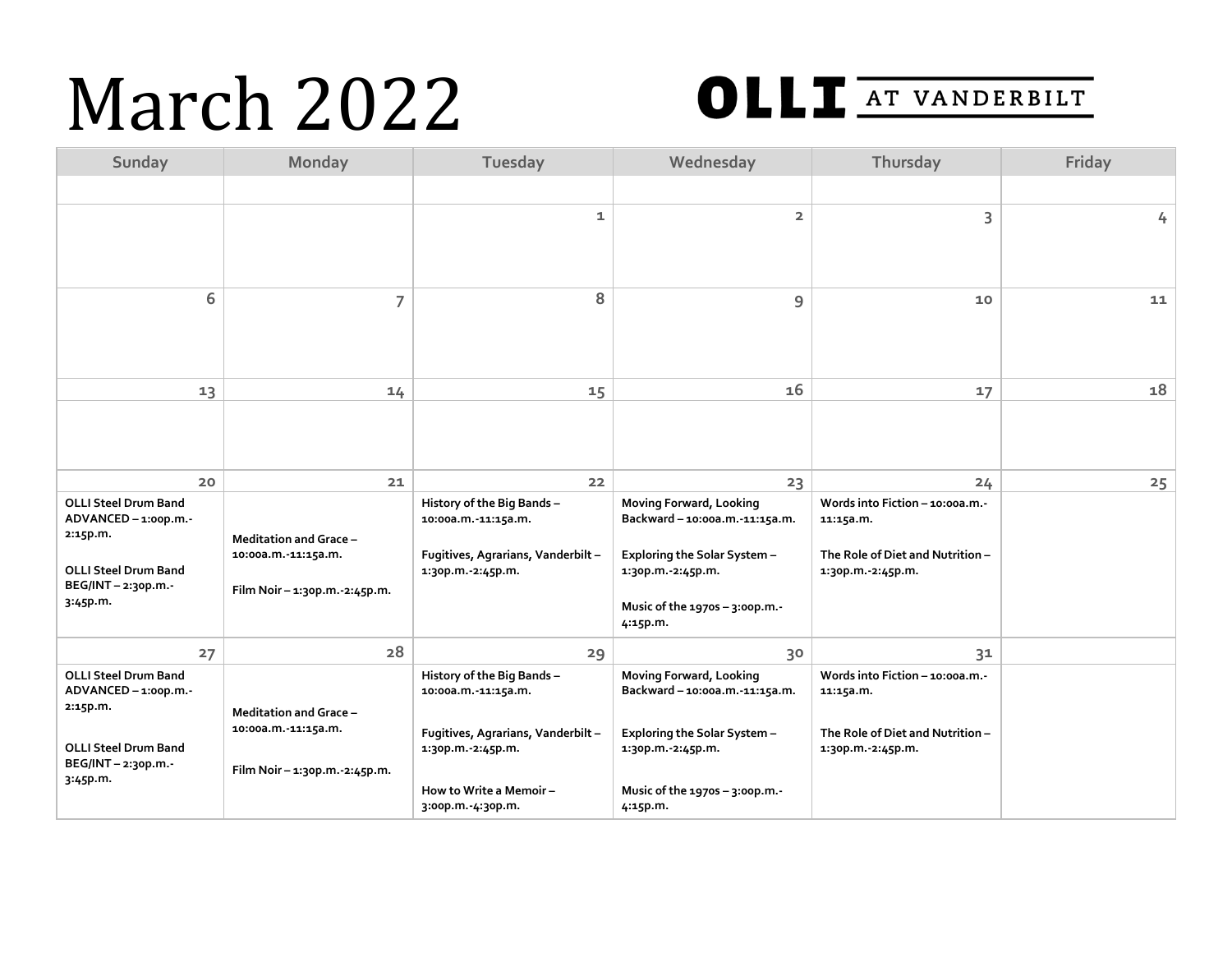## April 2022



| Sunday                                                                                                                               | Monday                                                                                        | Tuesday                                                                                                                                                                        | Wednesday                                                                                                                                                           | Thursday                                                                                                   | Friday |
|--------------------------------------------------------------------------------------------------------------------------------------|-----------------------------------------------------------------------------------------------|--------------------------------------------------------------------------------------------------------------------------------------------------------------------------------|---------------------------------------------------------------------------------------------------------------------------------------------------------------------|------------------------------------------------------------------------------------------------------------|--------|
|                                                                                                                                      |                                                                                               |                                                                                                                                                                                |                                                                                                                                                                     |                                                                                                            | 1      |
| 3<br><b>OLLI Steel Drum Band</b><br>ADVANCED - 1:00p.m.-<br>2:15p.m.<br><b>OLLI Steel Drum Band</b><br>BEG/INT - 2:30p.m. - 3:45p.m. | 4<br><b>Meditation and Grace -</b><br>10:00a.m.-11:15a.m.<br>Film Noir - 1:30p.m. - 2:45p.m.  | 5<br>History of the Big Bands -<br>10:00a.m.-11:15a.m.<br><b>Fugitives, Agrarians, Vanderbilt</b><br>$-1:3$ op.m. $-2:45$ p.m.<br>How to Write a Memoir –<br>3:00p.m. 4:30p.m. | 6<br>Moving Forward, Looking<br>Backward - 10:00a.m.-11:15a.m.<br>Exploring the Solar System -<br>1:30p.m.-2:45p.m.<br>Music of the $1970s - 3:00p.m.$<br>4:15p.m.  | 7<br>Words into Fiction - 10:00a.m.-<br>11:15a.m.<br>The Role of Diet and Nutrition -<br>1:30p.m.-2:45p.m. | 8      |
| 10<br><b>OLLI Steel Drum Band</b><br>ADVANCED - 1:00p.m.-<br>2:15p.m.<br><b>OLLI Steel Drum Band</b><br>BEG/INT - 2:30p.m. 3:45p.m.  | 11<br><b>Meditation and Grace -</b><br>10:00a.m.-11:15a.m.<br>Film Noir - 1:30p.m. - 2:45p.m. | 12<br>History of the Big Bands -<br>10:00a.m.-11:15a.m.<br>Fugitives, Agrarians, Vanderbilt<br>$-1:3$ op.m. $-2:45$ p.m.<br>How to Write a Memoir -<br>3:00p.m.-4:30p.m.       | 13<br>Moving Forward, Looking<br>Backward-10:00a.m.-11:15a.m.<br>Exploring the Solar System -<br>1:30p.m.-2:45p.m.<br>Music of the $1970s - 3:00p.m. -$<br>4:15p.m. | 14<br>Words into Fiction - 10:00a.m.<br>11:15a.m.<br>The Role of Diet and Nutrition -<br>1:30p.m.-2:45p.m. | 15     |
| 17<br><b>OLLI Steel Drum Band</b><br>ADVANCED-1:00p.m.-<br>2:15p.m.<br><b>OLLI Steel Drum Band</b><br>BEG/INT - 2:30p.m. 3:45p.m.    | 18<br><b>Meditation and Grace -</b><br>10:00a.m.-11:15a.m.<br>Film Noir - 1:30p.m. - 2:45p.m. | 19<br>History of the Big Bands -<br>10:00a.m.-11:15a.m.<br>Fugitives, Agrarians, Vanderbilt<br>-1:30p.m.-2:45p.m.<br>How to Write a Memoir -<br>3:00p.m. 4:30p.m.              | 20<br>Moving Forward, Looking<br>Backward-10:00a.m.-11:15a.m.<br>Exploring the Solar System -<br>1:30p.m.-2:45p.m.<br>Music of the 1970s - 3:00p.m.-<br>4:15p.m.    | 21<br>Words into Fiction - 10:00a.m.-<br>11:15a.m.                                                         | 22     |
| 24                                                                                                                                   | 25                                                                                            | 26                                                                                                                                                                             | 27                                                                                                                                                                  | 28                                                                                                         | 29     |
| <b>OLLI Steel Drum Band</b><br>ADVANCED-1:00p.m.-<br>2:15p.m.<br><b>OLLI Steel Drum Band</b><br>BEG/INT - 2:30p.m.-3:45p.m.          | <b>Meditation and Grace -</b><br>10:00a.m.-11:15a.m.<br>Film Noir – 1:30p.m. - 2:45p.m.       | History of the Big Bands-<br>10:00a.m.-11:15a.m.<br><b>Fugitives, Agrarians, Vanderbilt</b><br>$-1:3$ op.m. $-2:45$ p.m.<br>How to Write a Memoir -<br>3:00p.m.-4:30p.m.       | Moving Forward, Looking<br>Backward-10:00a.m.-11:15a.m.<br>Exploring the Solar System -<br>1:30p.m. 2:45p.m.<br>Music of the $1970s - 3:00p.m. -$<br>4:15p.m.       | Words into Fiction - 10:00a.m.-<br>11:15a.m.<br>The Role of Diet and Nutrition -<br>1:30p.m.-2:45p.m.      |        |